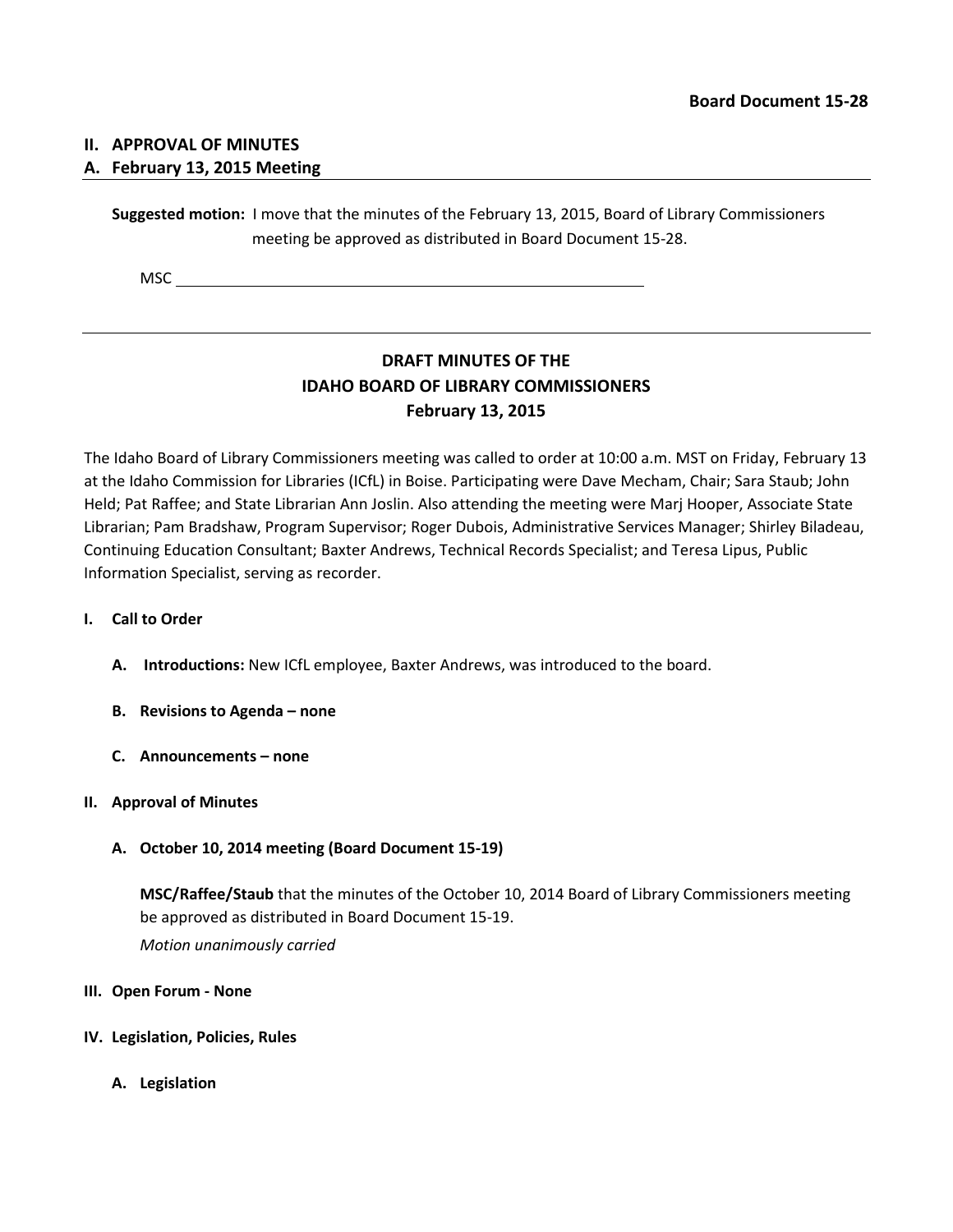The deadline for getting bills to the Legislative Services Office (LSO) for drafting has passed and February 16 is the deadline for bills to be introduced to committees. So far no Internet filtering bills have emerged. Much legislative energy is being devoted to the Idaho Education Network (IEN) broadband contract and the future of funding broadband in Idaho schools.

- **B. Policies – none**
- **C. Rules – none**

### **V. Federal Funds**

- **A. Finances – none**
- **B. Program – none**

### **C. Grants**

### **1. LSTA applications received – information item (Board Document 15-21)**

Continuing education and staff development grants continue to be very well used – to the extent that we added limitations regarding the number of times per year an individual may apply. Many smaller libraries are now applying.

#### **VI. General Fund and Miscellaneous Revenue Fund**

#### **A. Finances**

### **1. Miscellaneous Revenue Fund Object Transfer (Board Document 15-22)**

Smaller grant funds, Let's Talk About It matching funds from libraries, and smaller donations are put in operating in this fund so we can spend them when we get them. Based on trend data, we've requested a permanent increase in spending authority in operating in Miscellaneous Revenue as part of our FY2016 budget submission. If approved, this should minimize the need for object transfers in the Miscellaneous Revenue fund in the future. It has been ten years since we adjusted these amounts and we are looking for the right balance.

We continue to get more and more donations. Talking Book Service (TBS) users and their families are the bulk of the donors. We set up a website "Donate" button and page through Access Idaho and can now take credit card and e-check donations online. Use is picking up and this year we had our first request to do recurring donations. We absorb the administration fees (except with recurring donations). Katy Place, our Financial Specialist, has been working with Access Idaho to make the donation page much more user-friendly.

In answer to a question, Dubois explained that we don't accept donations for Idaho libraries because that would greatly impact our spending authority. However, we might be able to help libraries set up online donations through Access Idaho, possibly with an E-branch module.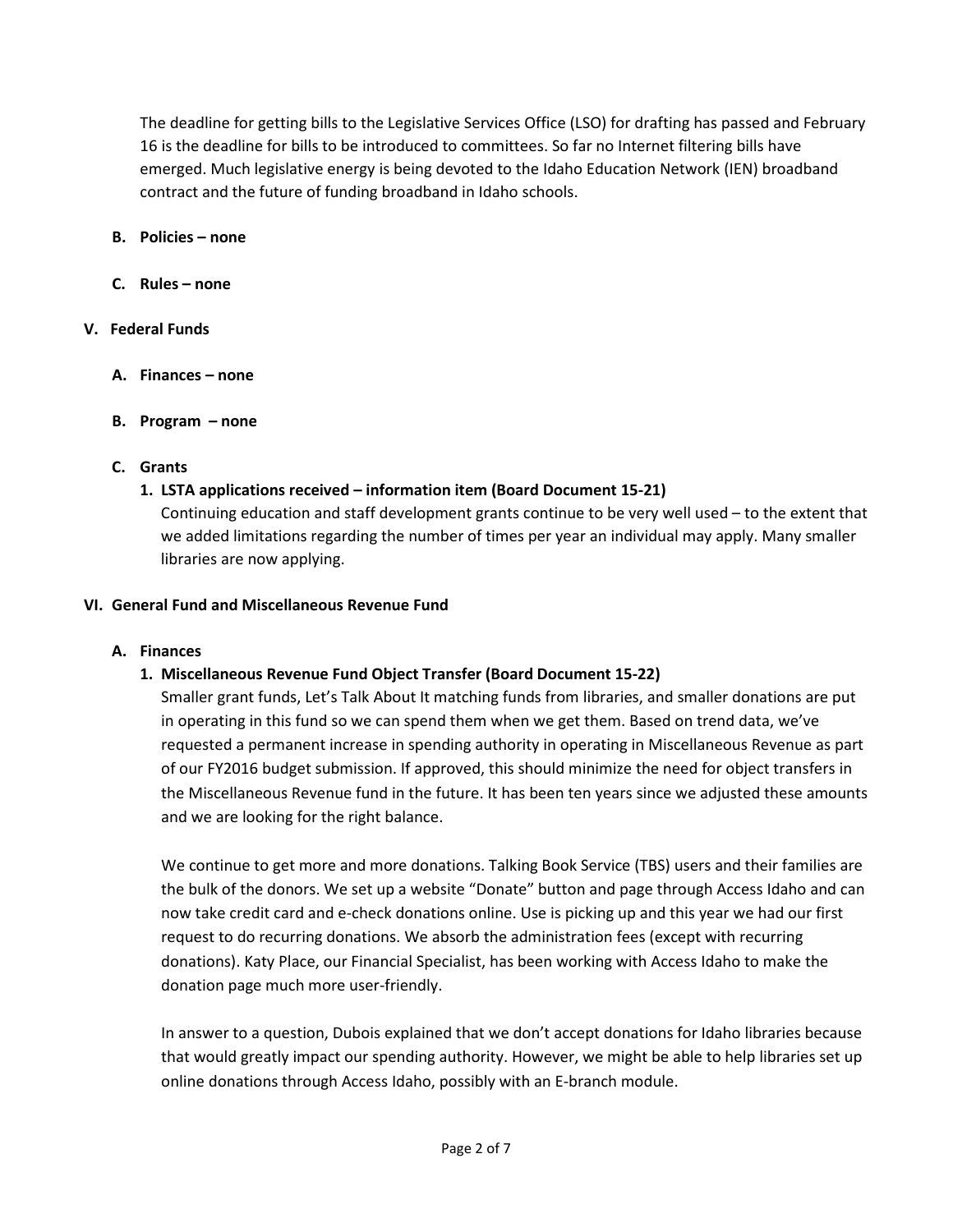**MSC/Held/Raffee** that the FY 2015 appropriation for the miscellaneous revenue fund be adjusted by transferring up to \$26,000 from trustee and benefit to operating.

*Motion unanimously carried*

- **B. Program – none**
- **C. Grants – none**

### **VII. State Librarian's Report**

### **A. Operations – information item**

## **1. Staff presentation, Shirley Biladeau, Continuing Education (CE) Consultant – leadership & community building**

Biladeau handed out the *Alternative Basic Library Education* (ABLE) and *Supplemental Alternative Basic Library Education* (SABLE) brochures; a *Continuing Education Resource Guide*; the *Continuing Education 2015* schedule; and the three *Continuing Education Grants* brochures—for trustees, library directors, and library staff.

Created in 1998, ABLE and SABLE courses are designed for staff members who have no formal library training. We updated ABLE and are in the process of updating SABLE. Users get a certificate after completing the courses and filling out a survey. So far, 5,000 certificates have been issued in 32 countries. It is widely acclaimed: other state libraries and even colleges are using the courses. A user in Australia was so happy with the courses that she sent us a \$400 donation after receiving her completion certificate.

**The** *Continuing Education 2015* **brochure** highlights an annual calendar of training events throughout the year. Anyone, including ICfL Commissioners, can access Info2Go listed in the brochure without preregistering. Archives are available to all as well.

**LiLAC** is the Library Leadership Advisory Committee established through a joint effort by ICfL and the Idaho Library Association (ILA) to develop a culture of leadership within the Idaho library community. It's a statewide effort that grew out of the Leadership Training Needs Assessment Summit held in the spring of 2014. LiLAC is an enthusiastic, high-energy group representing all levels from within the library community and different types of libraries. The three *Continuing Education Grants* brochures for trustees, library directors, and library staff were developed from this effort to get the word out about available CE opportunities and grants. Three groups also emerged from LiLAC: 1) Read2Lead, which will head a library community reading on leadership, 2) Mentoring, and 3) Leadership Development, which will hold a workshop at the 2015 ILA Annual Conference. LiLAC produces a quarterly newsletter and maintains a webpage on the ILA website with leadership development opportunities. One missing link at the current time is a trustee from the Idaho library community. We want their voice. Commissioner Sara Staub expressed an interest and other Commissioners will contact Biladeau with recommendations.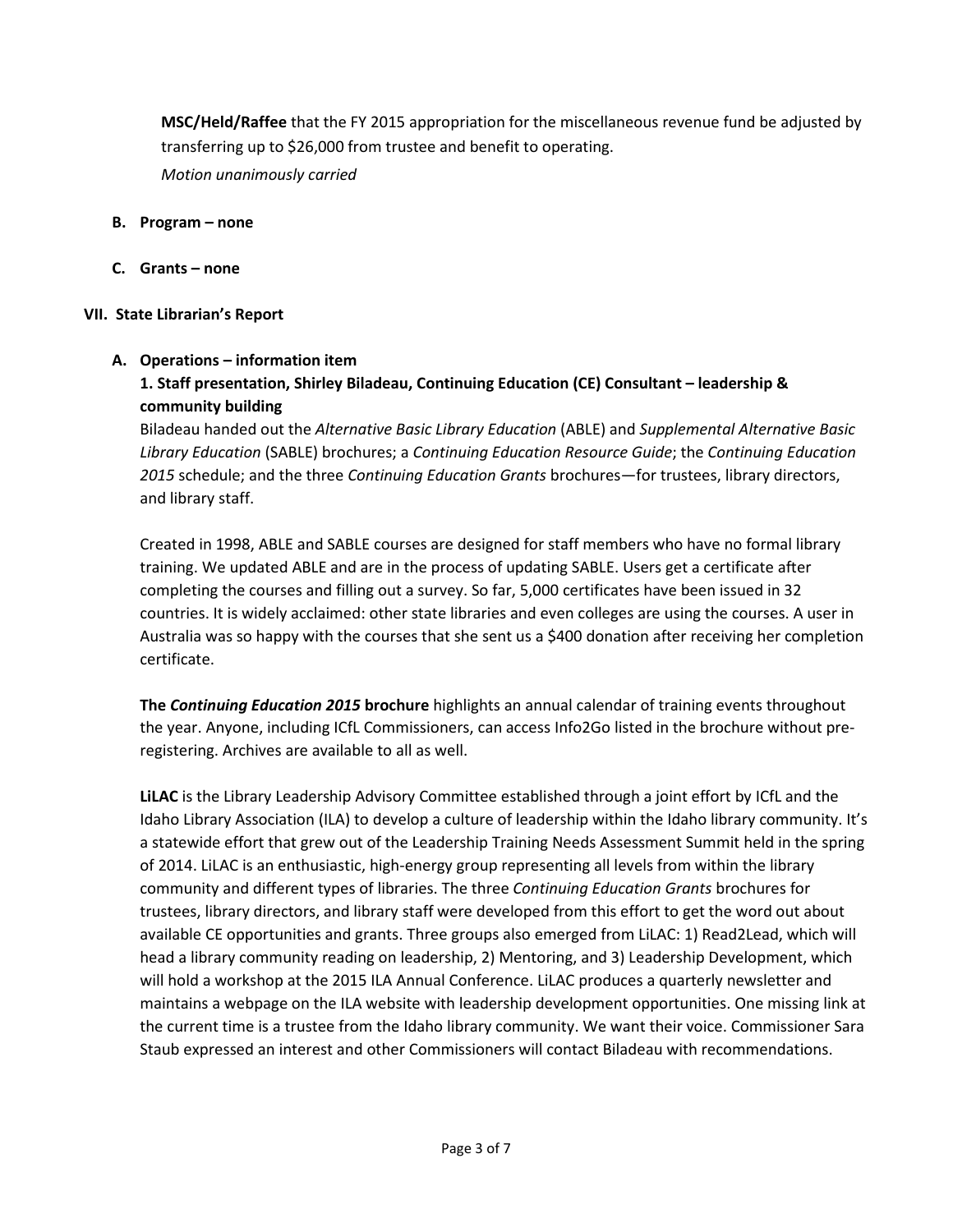**Libraries Building Community Summit** (formerly Community Building Summit) evolved from the 2013 Libraries Building Community summit with Rich Harwood, Founder and President of The Harwood Institute. ICfL engaged Pat Wagner, who originally was a community planner, and brought together library teams (director, staff, trustees, community members) who then focused on project management and implementation. The first year included Eagle, East Bonner, Lewiston, Meridian, and Portneuf libraries. They developed a timeline, audience, benchmarks, and marketing ideas and followed up with check-ins and a report out. Great results include Eagle's "ah-hah moment" about the people they serve and the demographic they were not reaching; East Bonner's purchase of new property for a creative space; Lewiston's building of connections with community businesses; Meridian's community read; and Portneuf's upcoming Make-It Palooza with area libraries. We plan to work with five libraries per year to create a community-building culture across the state.

**Customer Service Training** in the Prairie River Library District (Lewis and Nez Perce counties) was very successful. Director Claudia Jones brought staff together for daylong training; Dian Scott, ICfL Office Services Supervisor, did a "True Colors" personality/communication workshop and Biladeau supplemented in the afternoon with basic customer service communication skills. Staff viewed Web Junction training on working with difficult people ahead of time and were given other online tools for follow-up training. We've received some fabulous stories from this project. A staff member made a connection with a disabled homeless woman, learned her story, and connected her with much-needed services. Another staff member was able to deal with a chronically difficult patron; other patrons who witnessed the interaction complimented her skills. The training was a self-confidence builder and helped staff successfully approach people who were previously found to be intimidating.

Joslin added that a meta-analysis of Idaho Rural Partnership (IRP) Community Reviews since 2000 reveals valuable data about the role that public libraries play today. Libraries consistently ranked as highly-valued in the community, second only to the Fire Department. Biladeau and Lipus are following up with five highly-ranked libraries to find out what they think contributes to their success. This information will be shared widely and will most likely be on the agenda of the Idaho Economic Development Association 2015 Spring Conference in Lewiston, along with other findings from the metaanalysis. We continue to take advantage of "the right opportunities," and this also ties in with our 3rd strategic issue that libraries are valued community anchors.

### **B. Management Team members' reports**

Dubois:

• Finances and programs are doing well; we just did our mid-year review and we are on track with our budget. We balance every month. We do a "mid-year scrub" before we set the following fiscal year budget. The scrub helps staff members who manage budgets keep on top of what they are spending, and whether they have extra money or they are on track to spend more than they had originally budgeted. We redistribute funds after the scrub and that puts everyone back in the black. This also helps us track if programs are growing and whether we need to reevaluate how we are using available resources. Hooper noted that the mid-year scrub is a helpful process, especially now that staff knows the process.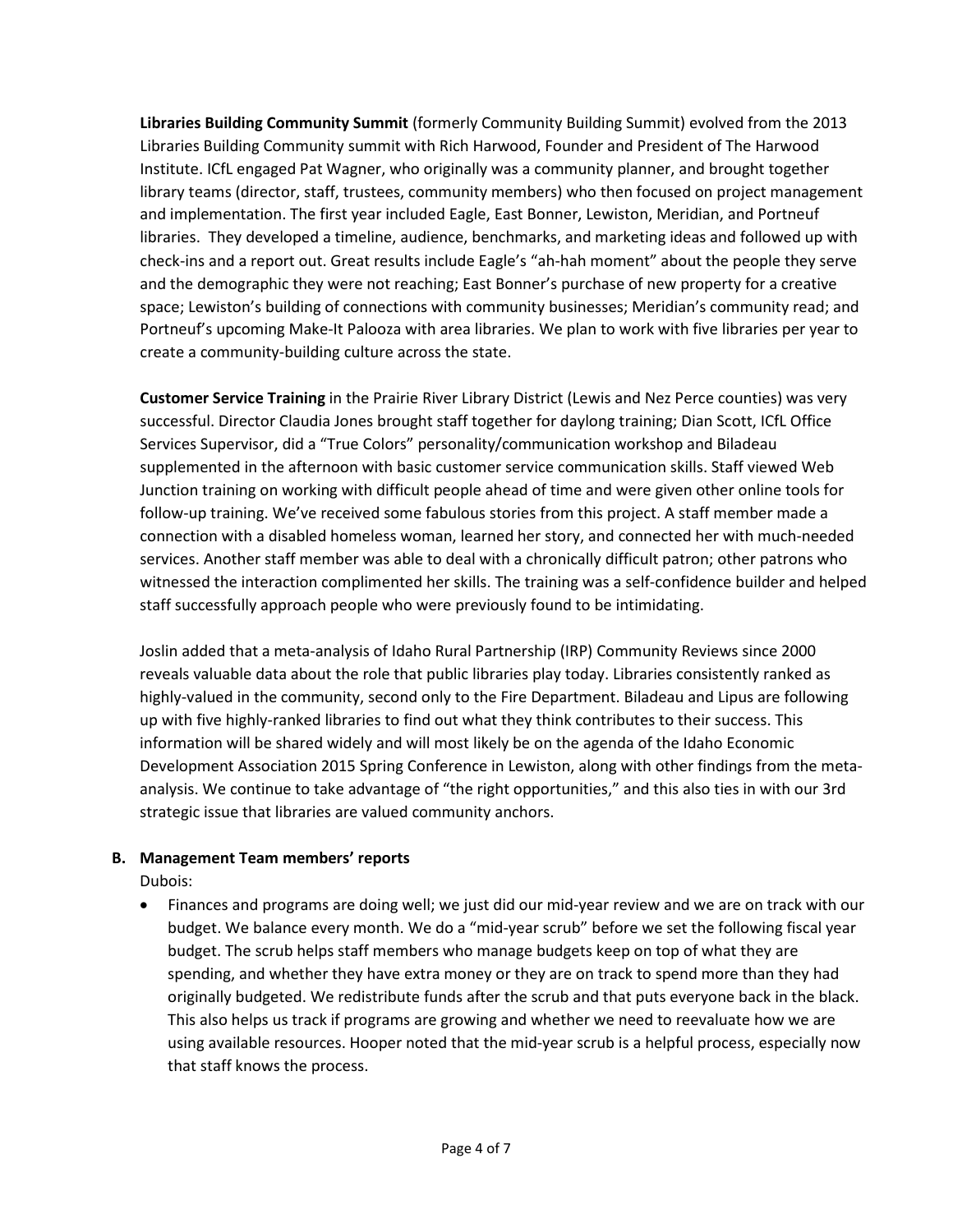Hooper:

- We are happy to have Andrews and Patrick Bodily on board. Bodily jumped right in on public library statistics. We got the Kepler Award again for submitting them to IMLS on time and without error. The 2013 statistics report is currently being printed. Bodily has been here almost six months. Statistics has been his main focus and he also gets lots of calls from libraries, some asking for trustee workshops. He loves the work.
- We will soon begin working on the Library Services and Technology Act (LSTA) 5-year plan update, due in June 2017. This also ties in with our succession plan.

## **C. Personnel**

## **Personnel report – information item (Board Document 15-23)**

We have a couple of new hires and some changes to vacant positions. We are redefining the digital librarian position to include some broadband responsibilities, such as monitoring trends, developing a greater understanding of broadband, and helping libraries track wireless and peak use for planning purposes.

As part of the FY2016 budget, the Governor recommends removing two positions that have been vacant for several years due to lack of personnel funding. There are 1,500 vacant positions statewide and DFM is working to take them off the books.

### **D. State Librarian's travel report – information item (Board Document 15-24)**

Joslin commented on her trip to Chicago at the end of January for the Chief Officers of State Library Agencies (COSLA) meeting. Turnover continues and new state librarians are jumping in and participating actively. The blizzard hit while she was there and she spent two full extra days working remotely from Chicago.

### **E. Other – none**

### **VIII. Old Business**

## **A. FY2016 Tentative Meeting Schedule Change (Board Document 15-25)**

Because of the State Librarian's scheduling conflicts with the approved October 22–23, 2015 library tour and meeting date (Board Document 14-26), we are requesting that the date be changed to October 29 – 30, 2015. Bodily and Bradshaw will work together to plan the southeastern Idaho library tour.

**MSC/Staub/Held** that the FY2016 meeting schedule for the Idaho Board of Library Commissioners library tour and meeting as described in Board Document 15-25 be approved.

*Motion unanimously carried*

### **IX. New Business**

**A. Stacks Digital Repository Annual Report & Exemption Consideration (Board Document 15-26)** There are no new exemption recommendations from Danna Angevine, State Publications, Cataloging, and Acquisitions Librarian. The Digital Repository is required by Idaho Code and is the digital archive of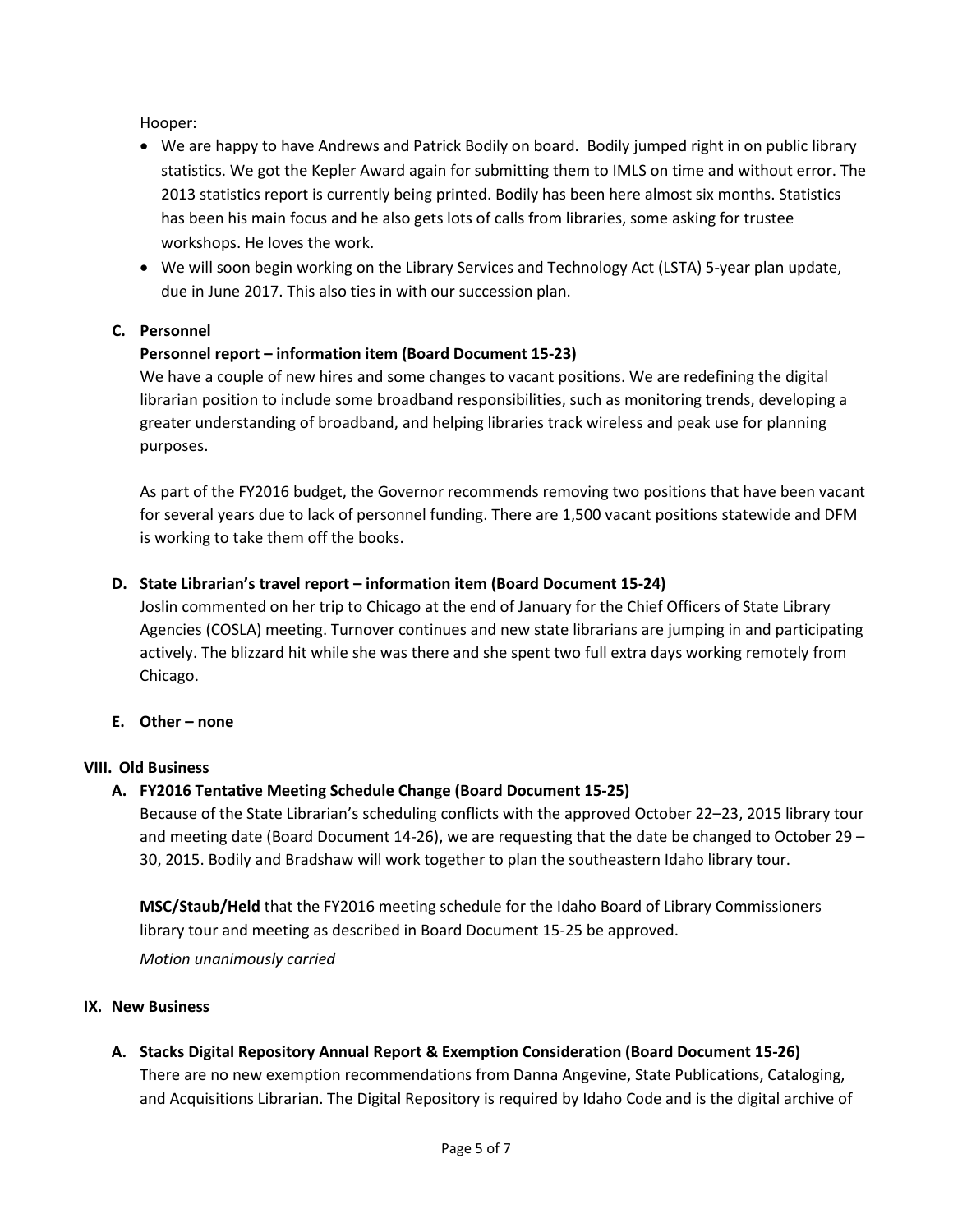official state publications. The number of views appears low, although we don't know if people are accessing some items directly from websites. The digital librarian was doing outreach to other state agencies when we were rolling out the program but that position has been vacant for several years. We are redefining the digital librarian position but the Digital Repository will be part of the job. The process is not totally institutionalized yet and we may need to reach out again to state agencies.

**MSC/Raffee/Held** that the following classes of publications be exempted from the Digital Repository through June of 2016 because of the current inability to efficiently or cost-effectively capture or process these formats:

- Dynamic websites
- State agency websites
- Interactive websites
- Publications that contain copyrighted material with no provision for access in a public archive or repository

### *Motion unanimously carried*

## **B. Succession Planning & Recruitment – discussion**

Financial, IT, support services, web services, and management team (MT) members have been actively involved in documenting what they do. We have processes for LiLI database review, selection, and purchase. We have a good orientation for new staff in place: how we work, services we offer, services available to state employees, which staff to go to or send librarians to when they have questions. The three Read to Me staff train each other. There is some cross training, and Jan Wall is training Kevin Tomlinson on E-rate. Cross training is more challenging with consultants, who have both evolving and reactive projects. We are looking at other areas that might need to be taken care of, and incorporating this process into the employee annual review process. Joslin is compiling a list for a new state librarian: organizational structure, job descriptions, and other items that are also in the Board manual.

In answer to a question about agency support for staff advancement, Hooper explained that staff development is also part of annual reviews. Staff can work with supervisors if they have a need. We provide time for people to do training and professional development. Biladeau added that, from staff perspective, supervisors are very supportive of staff professional development plans and ICfL is a supportive, flexible place to work.

Recruiting outside or within the agency is made on a case-by-case basis. There is not a lot of upward opportunity within the agency for staff. Many support staff positions have existing state registers of qualified applicants. Often with the professional staff positions we advertise nationally, recognizing that internal candidates can also apply.

### **C. Next meeting – April 17, 2015, conference call 10 a.m. MDT**

## **X. Executive Board Session [IC 67-2345(1)(b)]**

**A. State Librarian annual evaluation (Document 15-27)**